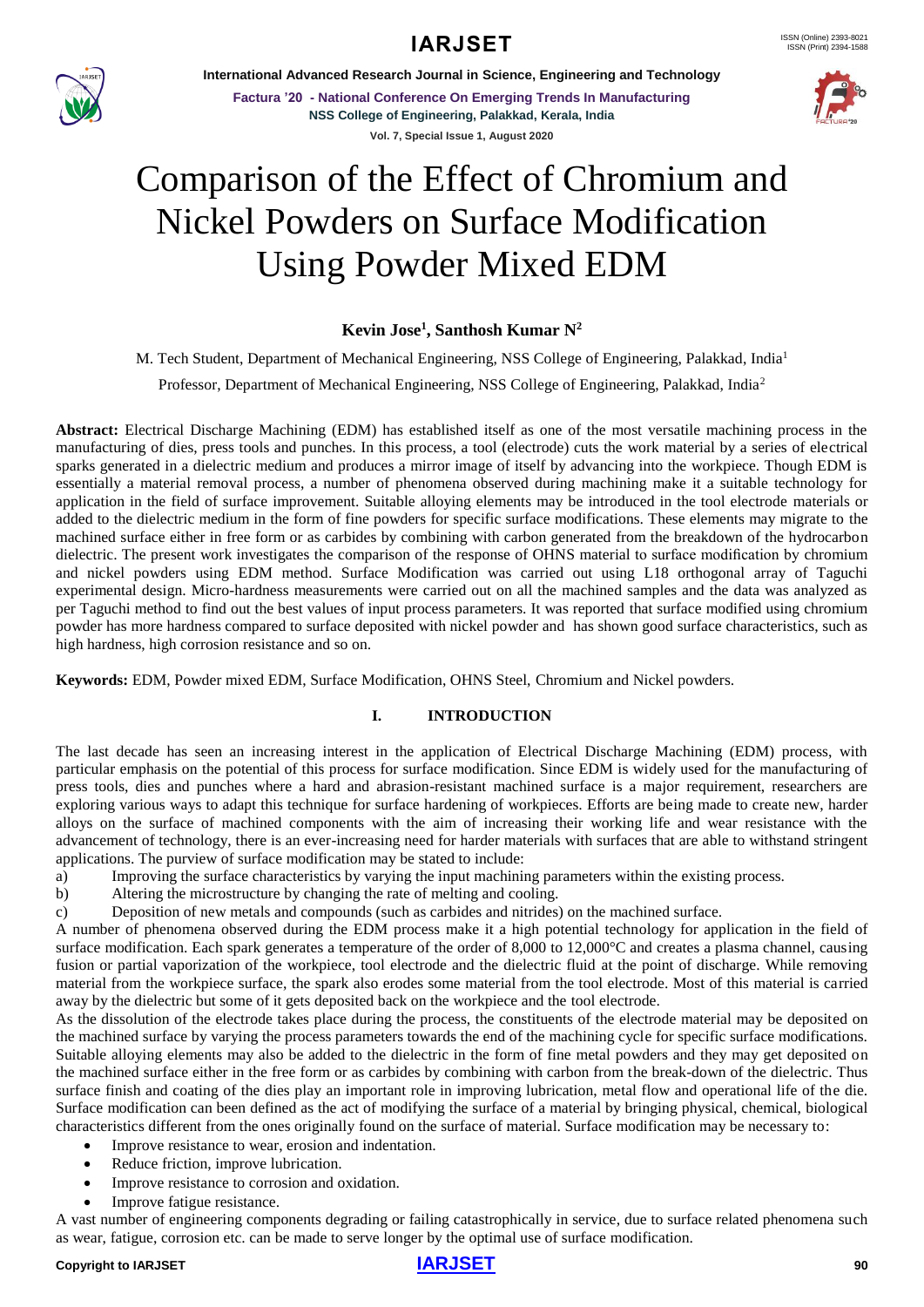



**Factura '20 - National Conference On Emerging Trends In Manufacturing**

**NSS College of Engineering, Palakkad, Kerala, India**

**Vol. 7, Special Issue 1, August 2020**

### **II. OBJECTIVES**

The objectives are:

- Fabrication of tank to enable proper mixing of powder in dielectric.
- To modify the surface of OHNS steel using powder mixed electrical discharge machining.
- To investigate the effect of type and concentration of powder on micro hardness.
- To compare the surface topography using machine vision technique.
- To arrive at the best parameters at which surface quality of the modified surface is maximised.

### **III. EXPERIMENTATION**

A smaller tank made of SS304 was placed in the main machining tank for conducting the experiments. This tank was provided with a stirrer to keep the powder suspended uniformly in the dielectric throughout the machining cycle. EDM oil is used as the dielectric medium. For carrying out machining in powder-suspended dielectric, the following important points are to be kept in consideration:

- $\triangleright$  The powder should not enter the main dielectric tank and the filtering system.
- ➢ The machining in powder-suspended dielectric should be confined to a small volume so as to avoid wastage of powder**.**
- ➢ The dielectric should be continuously stirred to prevent settling of the powder.
- ➢ Proper conductivity at the tool electrode and work piece interface must be maintained.

In view of these points, a specially designed tank was used for this stage of experimentation. The box is made up of SS304 material with a dimension of 40cm\*20cm\*20cm. Capacity of the tank is approximately 16 litres. Machining of the work pieces was then carried out on Electric Discharge Machine RATNAPARKHI EDM 5530. After mounting the workpiece on the fixture, the tank is filled with the dielectric. The level of the dielectric in this tank is same as that of the main tank. Copper electrode was mounted in the tool holder. Desired quantity of one of the powders was then mixed in the dielectric and stirred properly. The values of pulse on-time, pulse off-time and peak current were set from the control panel of the machine according to the control log. Copper electrode was brought near the workpiece and sparking was switched on. The set of nine experiments have been repeated two times for each set of powders. Negative polarity of the tool electrode and EDM oil dielectric with side flushing was used for all the experiments. Figure 1 shows the arrangement of dielectric tank, Work piece and tool on the EDM machine. Time for each machining cut was fixed at 10 minutes. Since very little work material was removed during the machining cycle and the purpose of the experimentation was to deposit the products of sparking and the suspended powder, dielectric flushing was switched off.



Fig. 1 Dielectric tank fitted on the EDM machine Fig. 2 Schematic diagram of machining setup

The turbulence caused by the stirrer was sufficient to keep the dielectric in motion near the machining area. Schematic diagram of machining setup is shown in figure 2.The effect on the response parameter micro-hardness has been studied and presented in this chapter. For calculating S/N ratios, the criteria of "higher-the-better" for micro-hardness as defined in the Taguchi method have been used. The input machining parameters and their levels used for experimentation are given in Table I.

| Parameter | r evels |  |  |
|-----------|---------|--|--|
|           |         |  |  |
|           |         |  |  |

TABLE I: INPUT PROCESS PARAMETERS AND THEIR LEVELS

| Powder                        | Chromium | Nickel |  |
|-------------------------------|----------|--------|--|
| Peak current (Amperes)        |          |        |  |
| Pulse on time (usec)          |          |        |  |
| Pulse off time (usec)         |          |        |  |
| Powder concentration( $g/l$ ) |          |        |  |





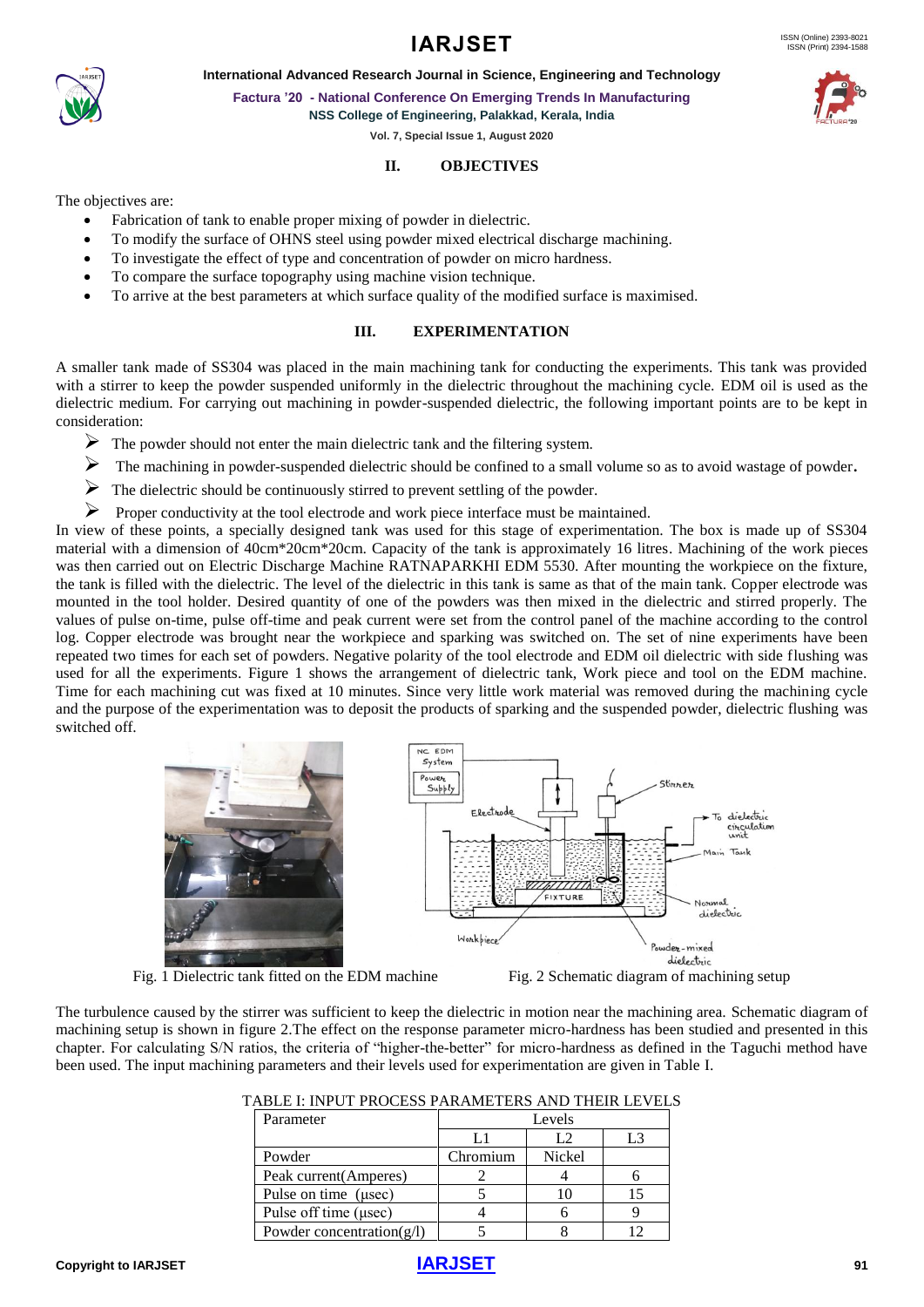



**International Advanced Research Journal in Science, Engineering and Technology**

**Factura '20 - National Conference On Emerging Trends In Manufacturing NSS College of Engineering, Palakkad, Kerala, India**

**Vol. 7, Special Issue 1, August 2020**

The experimental data has been analyzed to find out:

- ➢ Optimum values of input process parameters.
- ➢ The percentage contribution of each factor and its significance from ANOVA (Analysis of Variance) of the S/N data.
- ➢ The theoretical estimated values of response characteristics for the set of optimum parameters thus obtained.

After 10 minutes of operation, the machine is switched off. The powder mixed dielectric is transferred to a separate container and the workpiece was replaced by a new one. Copper electrode is also replaced. The powder-mixed dielectric was filled back and machining was started with the new set of values of the three input process parameters. Different powder is used after completion of nine experiments. The set of nine experiments were repeated two times for each powder. Thus, a total of 18 sets of experiments were conducted. The experimental data was analyzed using Taguchi method to find out the optimum machining parameters for the response characteristic, their significance and percentage contribution.

### **IV. ANALYSIS AND DISCUSSION OF THE RESULTS**

During the experimentation, OHNS steel material is machined using copper electrode and two different powders suspended in the dielectric medium under process conditions favouring material transfer to the workpiece surface. Machining was done by varying peak current, pulse on-time, pulse off-time and powder concentration according to L18 orthogonal array of Taguchi design of experiments. All the machined surfaces were subjected to micro-hardness measurement. Pictorial views of some samples machined using chromium powder mixed dielectric are shown in Fig. 3.



Fig. 3 Pictorial views of the samples machined using chromium

Pictorial views of some samples machined using nickel powder mixed dielectric are shown in Fig. 4.



Fig. 4 Pictorial views of the samples machined using nickel

Comparison of micro-hardness before and after machining is shown in table II. The hardness also depends on the type of powder deposited. Here the value of hardness is higher for chromium coated surface when compared to nickel coated surface. From the above table, we can observe that after machining with chromium powder hardness is improved in the range of 29.24% to 51.96% and when machining with nickel powder, hardness is improved by 8.16% to 31.2%.

### TABLE II: COMPARISON OF MICRO-HARDNESS BEFORE AND AFTER MACHINING

|                        |                            | Micro-hardness (HV) |                  |
|------------------------|----------------------------|---------------------|------------------|
| Work Piece<br>Material |                            | After Machining     |                  |
|                        | <b>Before</b><br>Machining | Chromium<br>Powder  | Nickel<br>Powder |
| OHNS                   | 612                        | 791 - 930           | 662-803          |

### *A. Analysis Of Variance And Taguchi Analysis For Micro Hardness*

Analysis of variance and Taguchi's response table were used to identify the significant input parameters that affect micro hardness. Taguchi's response table was also used for calculating signal to noise ratio values. For micro hardness, main effect and interaction plots were drawn based on the calculated signal to noise ratio values. Analysis of variance was carried out with a level of significance of 0.1. Table III shows the analysis of variance table for micro hardness for signal to noise ratio with 'F-ratios' and

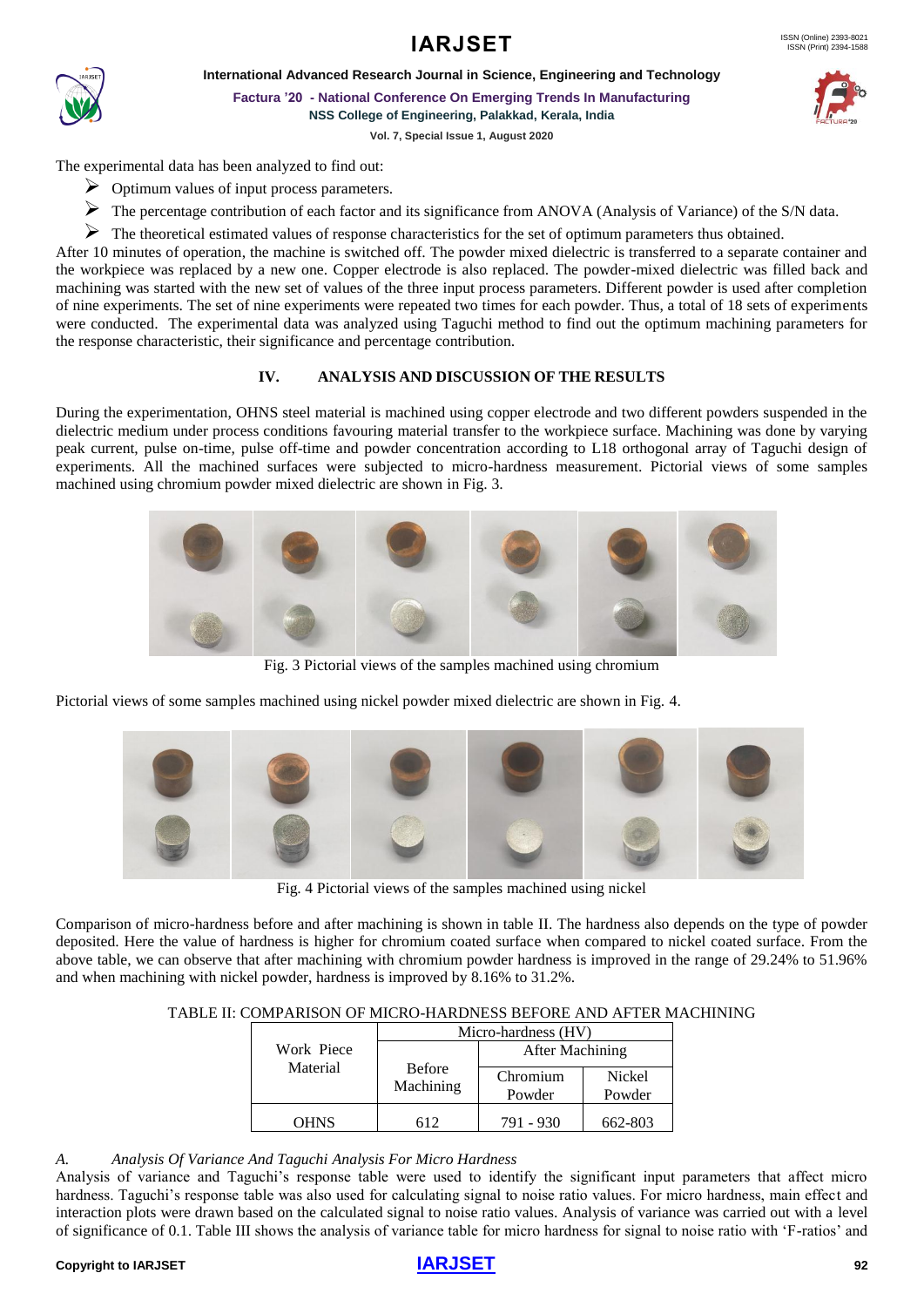### **International Advanced Research Journal in Science, Engineering and Technology**



**Factura '20 - National Conference On Emerging Trends In Manufacturing**

**NSS College of Engineering, Palakkad, Kerala, India**

**Vol. 7, Special Issue 1, August 2020**

probability values. To find out the significant input parameters, the value of 'α' is considered as  $\alpha = 0.1$ . When the calculated pvalue is less than  $\alpha = 0.1$ , then that input parameter is considered as a significant parameter. Table 4.7shows that the p-values are less than 0.1 for Powder (0.000) followed by powder concentration (0.000) peak current (0.020) and pulse off-time (0.0445). These are thus significant factors that influence the surface micro hardness.

| Source               | DF | Adj SS  | Adi MS  | Contribution | F-Value | P-Value |
|----------------------|----|---------|---------|--------------|---------|---------|
| Powder               |    | 83913.4 | 83913.4 | 48.59%       | 411.31  | 0.000   |
| Peak current         | 2  | 804.0   | 402.0   | 9.55%        | 1.97    | 0.020   |
| Pulse-on time        | 2  | 940.3   | 470.2   | 0.65%        | 2.30    | 0.162   |
| Pulse-off time       | 2  | 364.3   | 182.2   | 4.25%        | 0.89    | 0.0445  |
| Powder concentration | 2  | 58050.3 | 29025.2 | 35.84%       | 142.27  | 0.000   |
| Error                | 8  | 1632.1  | 204.0   | 1.12%        |         |         |
| Total                | 17 | 145705  |         | 100.00%      |         |         |

#### TABLE III: ANALYSIS OF VARIANCE FOR MICRO-HARDNESS

The data was analysed to find out the desirable combination of levels of the five input process parameters, their significance and relative contribution. The results of experimentation with different input parameters and powders are presented in this chapter. Table IV represents the response for surface micro hardness for signal to noise ratio. For achieving maximum micro hardness, the quality characteristics were set as larger-the-better. In this method, ranks are used to find out the relative importance of each factor towards surface micro hardness. To award ranks to each factor, first delta values are calculated for each factor. A delta value is calculated by subtracting lower value of signal to noise ratio from the highest value of signal to noise ratio. The highest delta value is assigned the first rank and the subsequent ranks are assigned to all factors based on the delta values. Table IV shows the delta values and the subsequent ranks for various parameters. Type of Powder emerged to be the most significant parameter at rank 1 followed by powder concentration at rank 2 and Peak current at rank 3. The significant factors are the same as that of obtained from analysis of variance.

| TADLE IV. KESPUNSE TADLE FÜR MILKU-HARDNESS |        |              |               |                |                      |
|---------------------------------------------|--------|--------------|---------------|----------------|----------------------|
| Level                                       | Powder | Peak current | Pulse on time | Pulse off time | Powder concentration |
|                                             | 58.50  | 57.76        | 57.67         | 57.82          | 57.19                |
|                                             | 56.95  | 57.83        | 57.73         | 57.71          | 57.36                |
|                                             |        | 57.59        | 57.77         | 57.64          | 58.62                |
| Delta                                       | 1.56   | 0.23         | 0.11          | 0.18           | 1.42                 |
| Rank                                        |        |              |               |                |                      |

#### TABLE IV: RESPONSE TABLE FOR MICRO-HARDNESS

Figure 5 shows the main effects plot for surface micro hardness for signal to noise ratio. From the main effects plot for signal to noise ratio, it can be observed that deposition of chromium powder results in more hardness and micro-hardness increase with reduced peak current, moderate pulse on time, increased pulse-off time and increased powder concentration.



Fig. 5 Effects of process parameters on micro-hardness

As micro hardness is to be maximized, the quality characteristic is set at higher-the-better. From figure 5, the optimal settings of input parameters are made. These are chromium powder, first level of peak current, the second level of pulse on time, the third level of pulse off time and the third level of powder concentration. This combination of parameters is expected to result in maximum values of micro-hardness. Figure 6 represents the residual plots for signal to noise ratio for micro hardness. For the present study, the data is distributed along the straight line in normal probability plot. Approximately symmetric nature of curve is observed in the histogram plot indicating that the residuals were properly distributed. In residual versus the fitted values plot, the data indicates a near uniform variation about zero. In the residual versus observation order plot, no straight pattern was observed. This analysis confirms that there was no error during data collection due to the time factor.

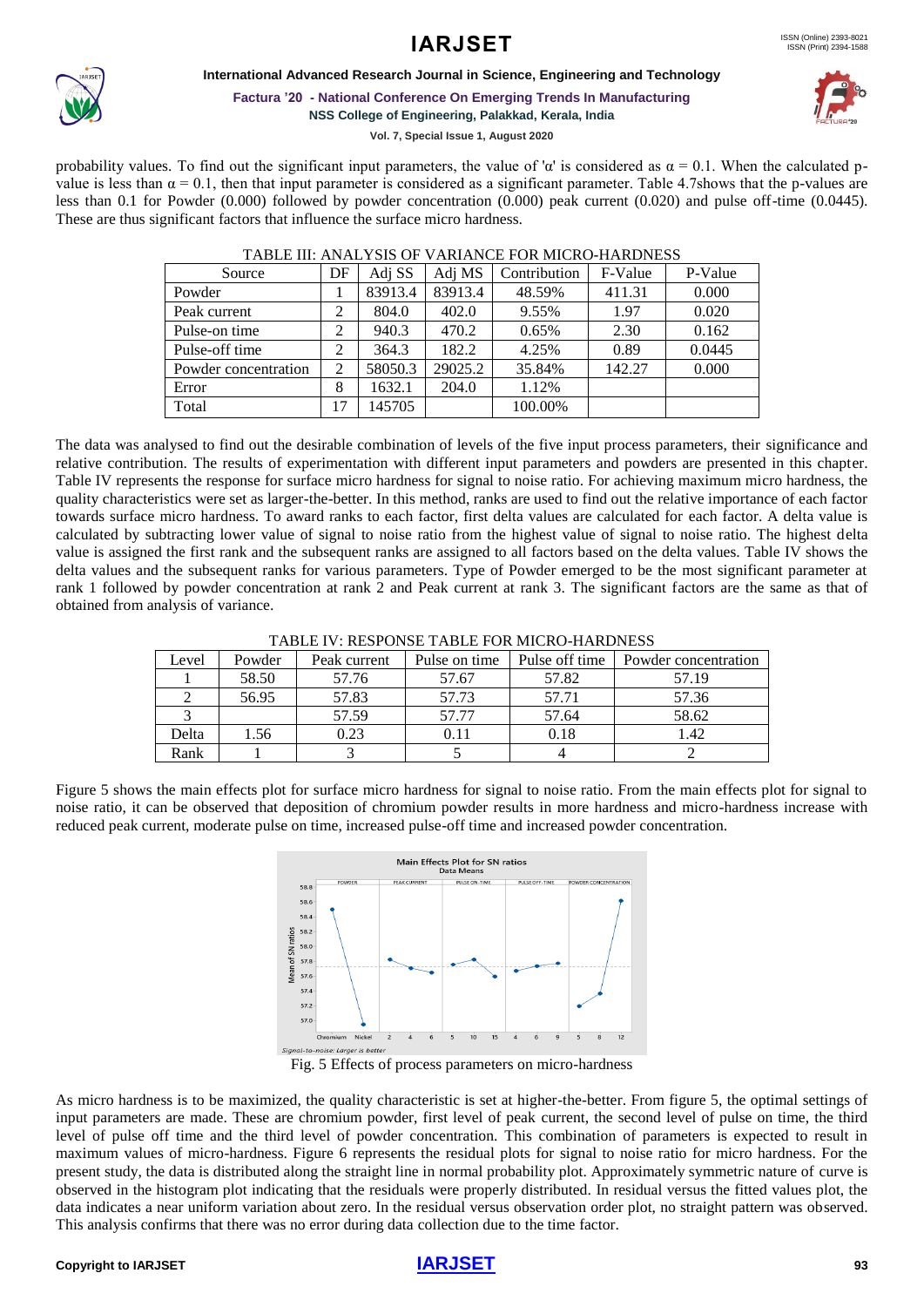### **International Advanced Research Journal in Science, Engineering and Technology**



**Factura '20 - National Conference On Emerging Trends In Manufacturing NSS College of Engineering, Palakkad, Kerala, India**

**Vol. 7, Special Issue 1, August 2020**



Fig. 6 Residual plot for micro-hardness

### B. Surface Morphology Using Imagej

An attempt is made to study the changes in surface morphology after surface modification. For this purpose histogram, plot profile and surface plot of work piece before and after the modification is compared. Further analysis of the machined surfaces after modification was done on imageJ software to find out gray values and intensities of pixels in a gray scale and it has been presented in this chapter. Before the start of experimentation, Histogram, Plot profile and Surface plot of the image is taken using imagej software. Histogram of non machined part is shown in figure 7. Calculates and displays a histogram of the distribution of gray values in the active image. The x-axis represents the possible gray values and the y-axis shows the number of pixels found for each gray value. The total pixel count is also calculated and displayed, as well as the mean, modal, maximum and minimum gray value. The horizontal LUT bar below the x-axis is scaled to reflect the display range of the image.



In an image processing context, the histogram of an image normally refers to a histogram of the [pixel intensity values.](https://homepages.inf.ed.ac.uk/rbf/HIPR2/value.htm) Each of the [pixels](https://homepages.inf.ed.ac.uk/rbf/HIPR2/pixel.htm) that represent an image stored inside a computer has a pixel value which describes how bright that pixel is, and/or what colour it should be. For a [gray scale images,](https://homepages.inf.ed.ac.uk/rbf/HIPR2/gryimage.htm) the pixel value is a single number that represents the brightness of the pixel. The most common pixel format is the byte image*,* where this number is stored as an 8-bit integer giving a range of possible values from 0 to 255. Typically zero is taken to be black, and 255 are taken to be white. In-between values make up the different shades of gray. This histogram is a graph showing the number of [pixels](https://homepages.inf.ed.ac.uk/rbf/HIPR2/pixel.htm) in an image at each different intensity value found in that image. For an 8 bit [gray scale image](https://homepages.inf.ed.ac.uk/rbf/HIPR2/gryimage.htm) there are 256 different possible intensities, and so the histogram will graphically display 256 numbers showing the distribution of pixels amongst those gray scale values.Surface plot of non machined part is shown in figure 8. Displays a three-dimensional graph of intensities of pixels in a gray scale or pseudo colour image (non-RGB images). The plot is based on the existing rectangular selection or on the entire image if no selection is present.



Fig. 8 Surface plot of non machined part

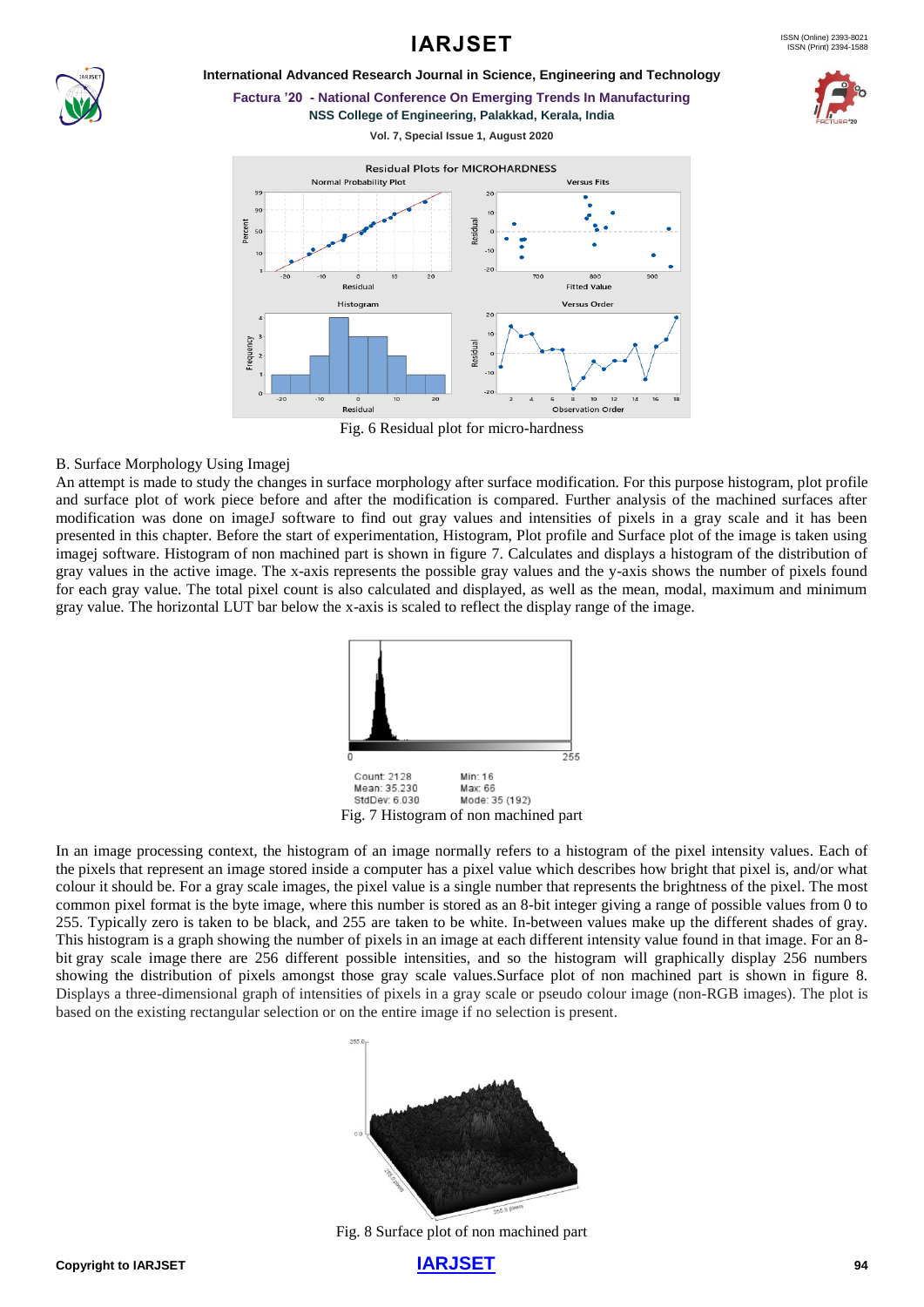



**Factura '20 - National Conference On Emerging Trends In Manufacturing NSS College of Engineering, Palakkad, Kerala, India**

**Vol. 7, Special Issue 1, August 2020**

### *1. Response of Chromium Powder Mixed Machining*

The response of OHNS die steel in terms of improvement in micro-hardness after machining with chromium powder is shown in Table V and comparison has been done with the original value of micro-hardness recorded before the start of experimentation. It can be seen that all the experiments result in an increase in micro-hardness, ranging from 29.24 % to 51.96%.

| TABLE V: COMPARISON OF MICRO-HARDNESS |  |
|---------------------------------------|--|
|---------------------------------------|--|

| Work Piece  | Micro-hardness (HV) |                 |  |
|-------------|---------------------|-----------------|--|
| Material    | Before Machining    | After Machining |  |
| <b>OHNS</b> | 612                 | 791 - 930       |  |

This increase in micro-hardness can be attributed to three reasons:

- ➢ More heating and quenching of the work surface results in more hardening.
- $\triangleright$  The increase in carbon in the work surface results in formation of more cementite which has high hardness.
- $\triangleright$  Transfer of alloying elements to the work surface results in formation of their solid solutions in ferrite and cementite phases or their independent hard carbides or both. This aspect has been analyzed with more details later in this chapter when migration of individual alloying elements is taken up for discussion.

The best value of peak current is found to be 2A. It means that very little transfer of material is taking place at 4A and 6A value of peak current. Low value of peak current means less energy in the discharge channel and also less heating and quenching effect. The best value of pulse on-time is found to be 10 usec. higher values of pulse on-time means that heat energy in the discharge channel is available for a longer period of time. But the value of pulse on time should not be too high or small. The best value of pulse-off time is found to be 9 µsec. That means more time is permitted for the deposition of suspended particles. Higher powder concentration results in higher hardness, this is due to availability of more powder for deposition. The histogram of surface deposited with chromium powder is shown in Figure 9.



Fig. 9 Histogram of surface deposited with chromium powder

The surface plot for the surface deposited with chromium powder is shown in Figure 10.



Fig. 10 Surface Plot for the surface deposited with chromium powder mixed EDM

*2. Response of Nickel Powder Mixed Machining*

The response of OHNS die steel in terms of improvement in micro-hardness after machining with nickel powder is shown in Table VI and comparison has been done with the original value of micro-hardness recorded before the start of experimentation. It can be seen that all the experiments result in an increase in micro-hardness, ranging from 8.16% to 31.209%.

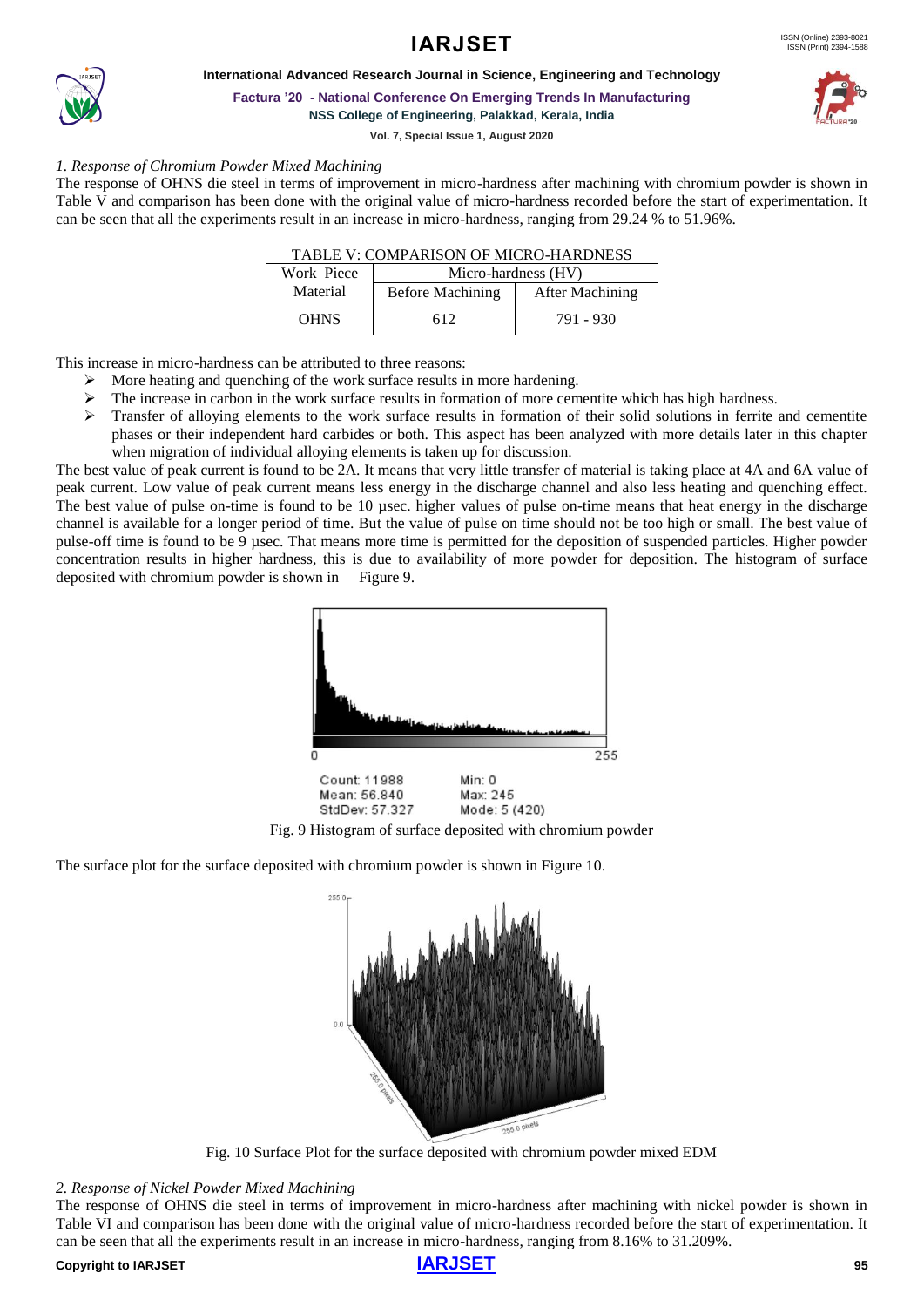

**International Advanced Research Journal in Science, Engineering and Technology**

**Factura '20 - National Conference On Emerging Trends In Manufacturing NSS College of Engineering, Palakkad, Kerala, India**

**Vol. 7, Special Issue 1, August 2020**

### TABLE VI: COMPARISON OF MICRO-HARDNESS

| Work Piece  | Micro-hardness (HV) |                 |  |
|-------------|---------------------|-----------------|--|
| Material    | Before Machining    | After Machining |  |
| <b>OHNS</b> |                     | 662-803         |  |

The histogram of surface deposited with nickel powder is shown in Figure 11.



The surface plot for the surface deposited with nickel powder is shown in Figure 12.



Fig. 12 Surface Plot for the surface deposited with nickel powder.

### **V. CONCLUSIONS**

Experimental investigations were conducted into the phenomenon of material transfer during electrical discharge machining of OHNS steel using copper tool electrodes and two powders suspended in the dielectric medium. The important conclusions drawn from this research work are:

- $\triangleright$  Under appropriate conditions, significant amount of material transfer can take place from the powder suspended in the dielectric medium to the work material. It can be concluded that surface modification is possible by EDM method.
- ➢ Chromium containing layer can be formed on the EDM finished surface by using a chromium powder mixed fluid and similarly nickel containing layer can be formed by using nickel powder mixed fluid.
- Based on the experimental results, micro-hardness increased in all the experiments. Using chromium powder mixed edm, the maximum micro-hardness achieved was 930HV and with nickel powder mixed edm, the maximum micro-hardness achieved was 803HV. Surface hardness has a direct bearing on abrasion resistance, therefore the life of the dies and other press tools can be substantially improved by this method.
- $\triangleright$  The favorable machining conditions for material transfer by EDM were found to be low discharge current, shorter pulse ontime, longer pulse off-time, increased powder concentration and negative polarity of the tool electrode. In general, it was observed that within the given conditions, less current and more pulse on-time were required for material transfer from suspended powders as compared to material transfer from tool electrode bodies.

Finally, it can be concluded from this research work that the method of surface modification by electrical discharge machining is technically feasible and has the potential of becoming a cost effective and time saving alternative to the surface modification techniques currently being used by the tool and die making industry. It is pertinent to note that EDM process is already being used in the industry for machining hardened work materials, and simple modifications in the existing setup can lead to substantial improvement in surface properties. Consequently, the working life of dies and press tools can be significantly enhanced.